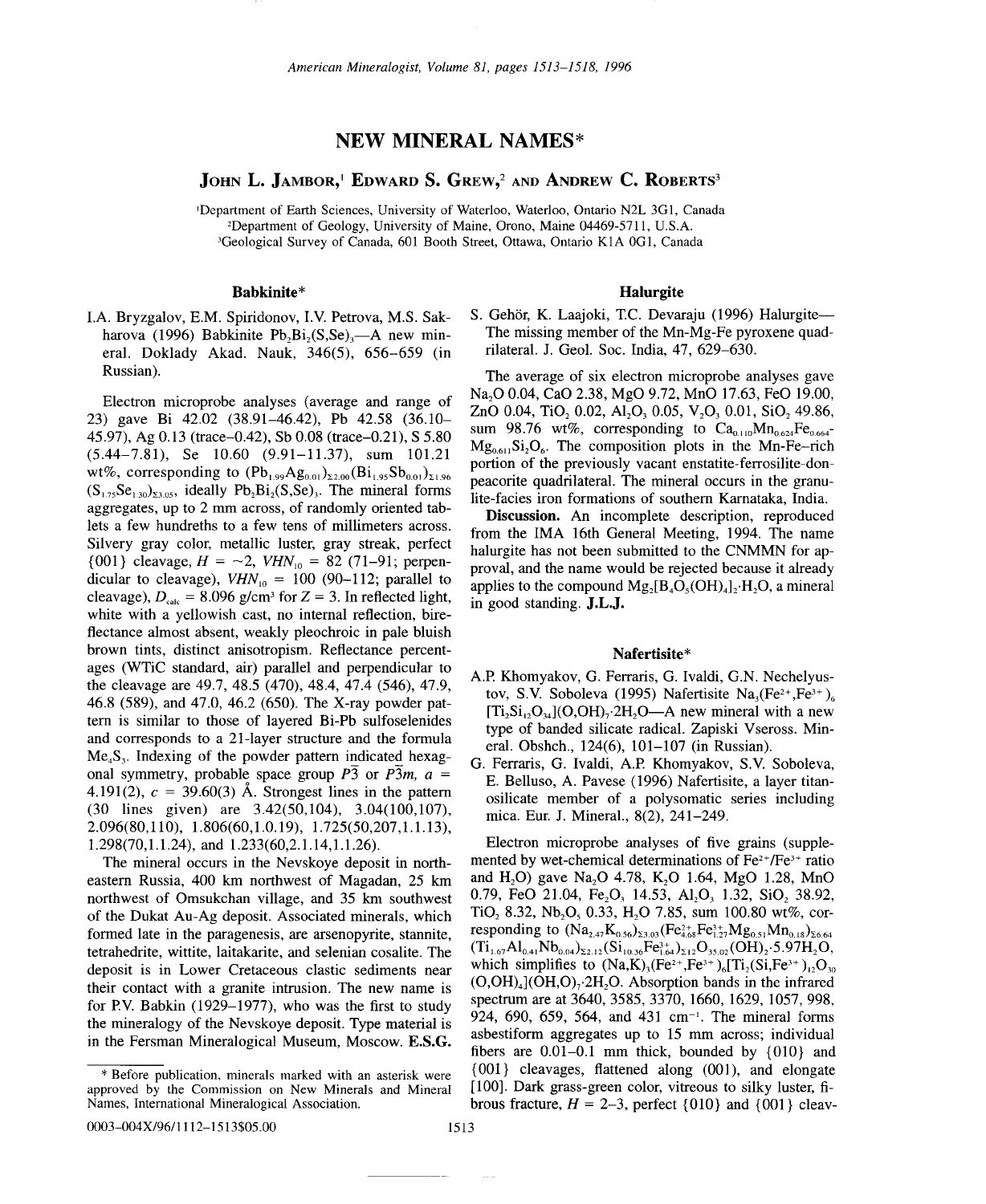ages, nonfluorescent,  $D_{\text{meas}} = 2.7(1)$ ,  $D_{\text{calc}} = 2.74$  g/cm<sup>3</sup> for  $Z = 2$ . Optically biaxial negative,  $\alpha = 1.627(2)$ ,  $\beta =$ 1.667(2),  $\gamma = 1.693(2)$ ,  $2V_{\text{meas}} = 75(2)$ ,  $2V_{\text{calc}} = 76^{\circ}$ , moderate dispersion  $r < v$ ;  $Z \approx a$ ,  $Y = b$ ,  $X \wedge c = 5^{\circ}$  in obtuse angle  $\beta$ . Fibers have positive elongation and straight extinction; pleochroism  $X =$  reddish brown,  $Y =$ green,  $Z =$  dark green,  $Z > Y \gg X$ . Single-crystal X-ray study indicated monoclinic symmetry, space group  $A2/m$ ,  $a = 5.353(4)$ ,  $b = 16.176(12)$ ,  $c = 21.95(2)$  Å,  $\beta =$ 94.6(2) $^{\circ}$ . Strongest lines of the powder pattern (34 lines given) are 13.00(30,001), 10.94(102,002), 4.44(15,120), *2.728(25,008,151J441* 2.641(20,202), 2.547(15,153), and  $2.480(15,137,202,146)$ . The structure is inferred to belong to a polysomatic series with bafertisite and astrophyllite.

The mineral occurs interstitially to potassium feldspar in ultra-agpaitic pegmatite in a drill-core intersection at 224 m depth at Mt. Kukisvumchorr, Khibina massif, Kola Peninsula, Russia. The pegmatite also contains alkali amphibole, aegirine, nepheline, sodalite, cancrinite, pectolite, eudialyte, mosandrite, calcite, burbankite, ewaldite, villiaumite, and molybdenite. The new name is for the composition and the close relationship to bafertisite. Type material is in the Fersman Mineralogical Museum, Moscow, and in the Regional Museum of Natural History, Turin, Italy. E.S.G.

### Noélbensonite\*

Y. Kawachi, D.S. Coombs, H. Miura (1996) Noélbensonite, a new BaMn silicate of the lawsonite structure type, from Woods mine, New South Wales, Australia. Mineral. Mag., 60, 369-374.

Electron microprobe analysis gave BaO 29.08, SrO 1.51, CaO 0.31, Na<sub>2</sub>O 0.14, Mn as Mn<sub>2</sub>O<sub>3</sub> 34.76, Fe as Fe<sub>2</sub>O<sub>3</sub> 0.19, TiO<sub>2</sub> 0.01, Al<sub>2</sub>O<sub>3</sub> 0.17, SiO<sub>2</sub> 26.02, H<sub>2</sub>O (calc.) 7.87, sum 100.06 wt%, which for  $O = 8$  corresponds to  $(Ba_{0.868}Sr_{0.067}Ca_{0.025}Na_{0.021})_{\Sigma 0.981}(Mn_{2.016}Fe_{0.011})_{\Sigma 2.027}(Si_{1.983}$  $\text{Al}_{0.015}$ )<sub>21.998</sub>, ideally BaMn<sup>3+</sup>Si<sub>2</sub>O<sub>7</sub>(OH)<sub>2</sub>·H<sub>2</sub>O. Occurs as mosaics of anhedral to elongate blocky grains, up to 100  $\mu$ m long, in aggregates up to 1 mm in diameter, and in veinlets to 0.25 mm width. Rarely euhedral, mainly showing {100} and {O11 }. Dark brown color, earthy to vitreous luster, yellow-brown streak, brittle, irregular fracture,  $H = 4$ , no cleavage or twinning,  $D_{\text{calc}} = 3.87$  *g/cm<sup>3</sup>*. Optically biaxial negative,  $\alpha = 1.82(1)$ ,  $\beta_{\text{calc}} = 1.835$ ,  $\gamma =$ 1.85(1),  $2V_{\text{meas}} = 46(3)^\circ$ , strong dispersion  $r > v$ ;  $X = c$ ,  $Y = b$ ,  $Z = a$ ; pleochroism  $\alpha$  = orange yellow,  $\beta$  = orange,  $\gamma$  = brownish orange,  $\gamma > \beta > \alpha$ . Indexing of the X-ray powder pattern by analogy with data for hennomartinite gave orthorhombic symmetry, probable space group *Cmcm*,  $a = 6.325(1)$ ,  $b = 9.120(1)$ ,  $c = 13.618(1)$ A. Strongest lines of the pattern *(CuK* $\alpha$  radiation) are 4.85(100,111), 4.322(59,021), 3.416(77,113,004), 2.869 (80,202), and 2.729(82,024).

The mineral occurs as a replacement of amphibole, namansilite, and serandite, and as veinlets containing quartz and potassium feldspar, at the Woods rhodonite mine near Tamworth, New South Wales: also reported to occur with namansilite and pectolite at the Cerchiara mine, northern Apennines, Italy. The new name is for William Noél Benson (1885-1957). Type material is in the Smithsonian Institution, Washington, in the Museum of Victoria, Australia, and in the Geology Department, University of Otago. The mineral is the Na-Mn analog of lawsonite and the Sr analog of hennomartinite. J.L.J.

#### Onlankaite\*

AYu. Barkov, Y.P.Men'shikov, Y.D. Begizov, AI. Lednev (1996) Oulankaite, a new platinum-group mineral from the Lukkulaisvaara layered intrusion, northern Karelia, Russia. Eur. J. Mineral., 8, 311-316.

The mean of three electron microprobe analyses gave Pd 41.60, Pt 2.85, Cu 17.53, Fe 2.51, Sn 9.73, Te 21.32, S 4.84, sum 100.38 wt%, corresponding to  $(Pd_{4.86}Pt_{0.18})_{\Sigma 5.04}$  $(Cu_{3,43}Fe_{0,56})_{53,99}Sn_{1,02}Te_{2,08}S_{1,88}$ , ideally  $(Pd,Pt)_{5} (Cu,Fe)_{4}$  $SnTe<sub>2</sub>S<sub>2</sub>$ . Occurs as platy subhedral to euhedral inclusions, up to  $0.1 \times 0.2$  mm, in chalcopyrite. Opaque,  $VHN_{20-40}$  $= 221$  (156-334),  $D_{\text{calc}} = 10.27$  *g/cm<sup>3</sup>* for  $Z = 2$ . In reflected light, distinctly to strongly bireflectant and pleochroic from yellowish rose to violet rose. Strongly anisotropic, from yellowish white to bluish gray. Reflectance percentages in air and in oil are given in 20 nm steps from 400 to 700 nm; representative values for  $R_1$  and  $R_2$ in air are 41.6, 36.2 (470), 48.7, 41.0 (546), 51.7, 43.1 (589), and 54.0, 44.6 (650); equivalent values in oil are 29.1, 23.5 (470), 35.2, 29.5 (546), 37.1, 30.8 (589), and 39.4, 33.8 (650). Indexing of the X-ray powder pattern indicated tetragonal symmetry,  $a = 9.044(3)$ ,  $c =$ 4.937(3) Å as refined from a 57 mm Debye-Scherrer pattern *(FeK* $\alpha$  radiation) with strongest lines of 2.472(100,311,002),2.260(90,400),2.022(60,420), 1.213 (50,641,114), 1.205(50,513,721), and 1.129(50,800, 533,651).

The mineral is associated with chalcopyrite, bornite, millerite, pentlandite, and various PGMs in sulfide-rich (up to 25 vol%) pegmatitic pyroxenite in the Proterozoic Lukkulaisvaara mafic-ultramafic layered intrusion, part of the Oulanka complex in northern Karelia, Russia, near the border with Finland. The new name refers to the Oulanka River, which is near the deposit. Type material is in the Fersman Mineralogical Museum, Moscow.

Discussion. Corresponds to the unnamed mineral abstracted in *Am. Mineral.,* 79, p. 390, 1994. J.L.J.

#### Sphaerobismoite\*

K. Walenta (1995) Sphaerobismoite, a new mineral of the composition Bi203 from the Black Forest. Aufschluss, 46, 245-248 (in German).

Electron microprobe analysis gave  $Bi_2O_3$  98.40, As<sub>2</sub>O<sub>3</sub> 1.78, sum 100.18 wt%, corresponding to  $\left(Bi_{0.96}As_{0.04}\right),\mathbf{O}_3$ .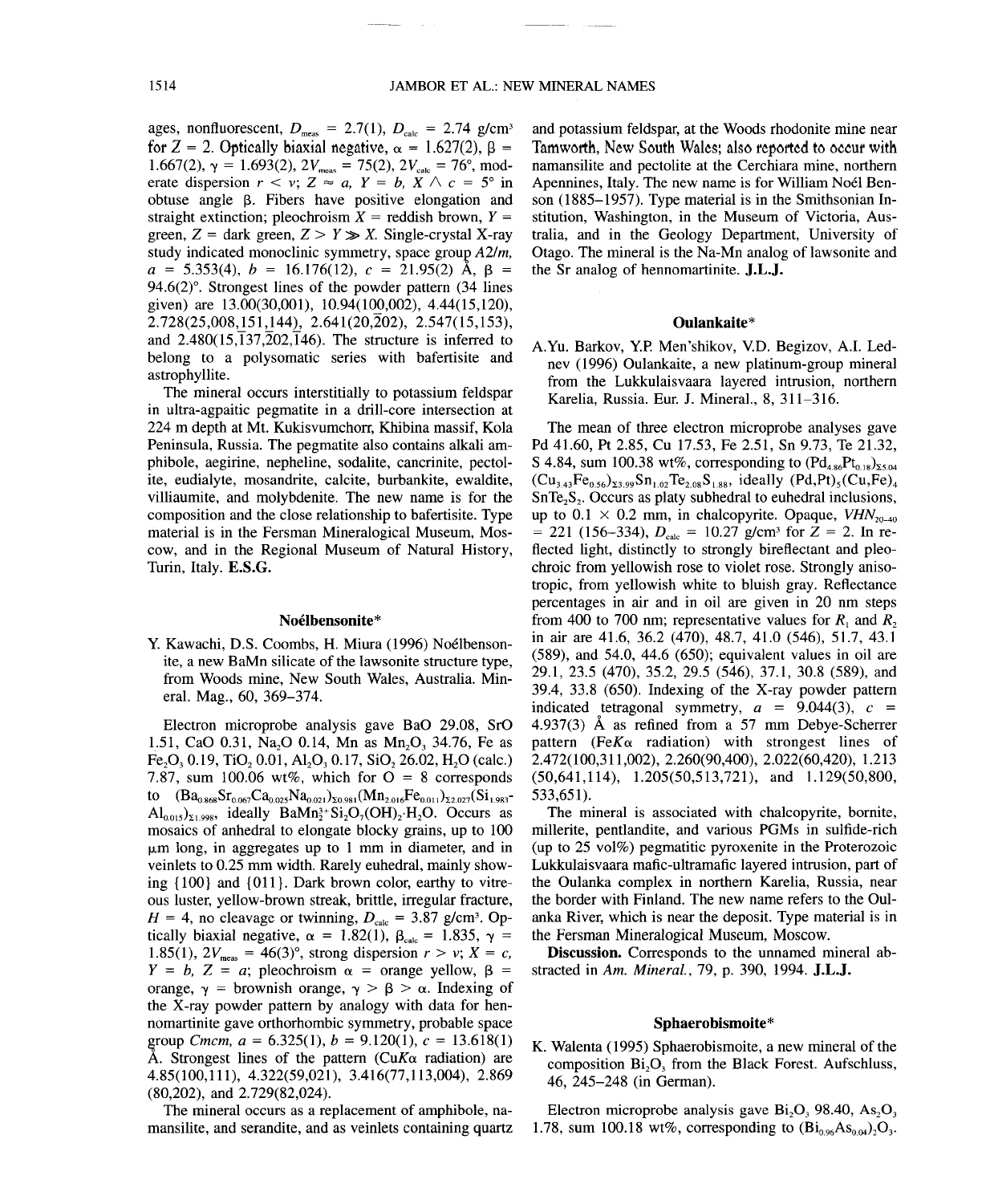Occurs as spherulitic aggregates, to 0.5 mm in diameter, consisting of tabular crystals,  $10-20 \mu m$  long, occasionally with tetragonal outline. Color green, yellowish, or gray, adamantine to dull luster, conchoidal fracture, white streak, no cleavage,  $H = 4$ ,  $D_{\text{calc}} = 7.17$  g/cm<sup>3</sup> for  $Z = 4$ . Optically uniaxial positive,  $\omega = 2.13(2)$ ,  $\epsilon = 2.18(2)$ . Converts to  $\delta$ -Bi<sub>2</sub>O<sub>3</sub> on heating to 600 °C. Indexing of the X-ray powder pattern indicated tetragonal symmetry,  $a = 8.08(2)$ ,  $c = 6.46(2)$  Å; strongest lines of the pattern are 5.73(70,110), 3.44(50,201), 3.16(100,211), 2.02(50,400,113), and 1.902(60,330,203).

The mineral occurs on quartz from mine dumps at Schmiedestollen-Holde in Wittichen, and at Neubulach, Germany, in association with limonite, barite, malachite, bismutite, and mixite that formed by oxidation of wittichenite and emplectite. The new name alludes to the form of the aggregates and the chemical composition. A repository for type material is not given. J.L.J.

### $(Ni,Fe,Cu)_{2}(Ir,Rh)S_{3}$ , Pt-Fe alloys

J. Torres-Ruiz, G. Garuti, M. Gozzoti, F Gervilla, P Fen-011 Hach-Ali (1996) Platinum-group minerals in chromitites from the Ojen lherzolite massif (Serronfa de Ronda, Betic Cordillera, southern Spain). Mineral. Petrology, 56, 25-50.

Several platinum-group minerals occur in podiform chromitites from the Ojen massif, typically as grains < 10  $\mu$ m, and rarely as grains >20  $\mu$ m.

### $(Ni,Fe,Cu)$ <sub>2</sub> $(Ir,Rh)S$ <sub>3</sub>

Electron microprobe analyses (representative of four of the five listed) gave, after correction for fluorescence effects and recalculation to 100 wt%, Fe 7.86, Ni 21.27, Cu 5.74, Os 0.29, Ir 31.14, Ru 0.10, Rh 7.48, S 25.91, As 0.22, corresponding to (at%) Ni 22.08, Fe 8.58, Cu 5.50, Ir 9.87, Rh 4.43, Os 0.09, Ru 0.06, S 49.22, As 0.18. The fifth analysis gave Fe 12.06, Ni 10.94, Cu 3.42, Ir 35.71, Rh 10.35, S 27.52 wt%, corresponding to Fe 13.14, Ni 11.65, Cu 3.37, Ir 11.60, Rh 6.28, S 53.62 at%. The general formula roughly corresponds to (Ni,Fe,Cu),  $(Ir, Rh)S_3$ , with Ir > Rh.

### Pt-Fe alloys

Four analyses were given for Pt-Fe alloys containing up to 2.89 wt% Cu. The results are interpreted to correspond to PtFe, Pt, Fe, and Pt, Fe.

Discussion. The PtFe alloy could be tetraferroplatinum, and the  $Pt_3Fe_2$  composition could be interpreted to be  $Pt_4(Fe,Cu)_3$ ; more data are needed. The four analyses of the  $(Ni,Fe,Cu)$ ,  $(Ir,Rh)S$ , grains have  $(Ni,Fe,Cu)$ :  $(Ir,Rh):S$ formula ratios variable from 1.81:1:3 to 2.50:1:3; the ratio for the Fe-dominant mineral is 1.60:1:3. These minerals are probably the same as the  $(Rh-Ir,Ni-Fe)_{1}$ , S minerals referred to in *Am. Mineral.,* 80, p. 1330, 1995, and *Am. Mineral.,* 81, p. 519, 1996. J.L.J.

#### Cu-Sb selenides

Luming Chen, Deren Li, Guangxing Wang, Qifa Zhang (1995) A study of two unnamed selenide minerals. Acta Mineral. Sinica, 15(4), 418-421 (in Chinese, English abs.).

The minerals occur in U-Se-bearing calcite veins in a U-Hg-Mo polymetallic deposit in Guizhou, China. Electron microprobe analysis of one mineral (average of 12 determinations) gave Cu 17.42, Hg 1.65, Ni 0.02, Fe 0.05, Se 45.80, S 0.11, Sb 34.08, As 0.58, sum 99.71 wt%, corresponding to  $(Cu_{0.95}Hg_{0.03})_{\Sigma_{0.98}}(Sb_{0.97}As_{0.03})_{\Sigma_{1.00}}$  $(Se_{2.01}S_{0.01})_{\Sigma2.02}$ , ideally CuSbSe<sub>2</sub>. Occurs as opaque grains to  $12 \times 80$   $\mu$ m,  $H = 159.7$  kg/mm<sup>2</sup>. In reflected light, white with a yellowish hue and distinctly anisotropic. Reflectance percentages in air are given in 10 nm steps from 420 to 700 nm; representative values for  $R'_a$  and  $R'_b$  are 34.1,22.9 (470), 36.2, 26.8 (550), 36.5, 27.2 (590), and 34.8, 26.5 (650).

Electron microprobe analysis of another mineral, mainly several tens of micrometers and up to  $>100 \mu$ m, gave (average and range of 10 analyses listed) Cu 17.79 (15.07-22.34), Hg 21.63 (17.18-25.50), Ni 0.03 (0.02- 0.05), Fe 0.15 (0.03-0.25), Se 38.89 (34.73-41.53), S 1.65 (0.21-4.89), Sb 19.45 (17.26-21.32), As 0.33 (0.19- 0.37), sum 99.92 (99.24-100.43) wt%, corresponding to  $(Cu,Hg)_{0.65-0.75}Sb_{0.27-0.33}(Se,S)_{0.96-1.01}$ , and simplified as  $(Cu,Hg)_{1-x}Sb_x(Se,S)$ . White with a yellowish hue in reflected light, anisotropism not detected,  $H = 273.3$ kg/mm2. Reflectance percentages, given in 10 nm steps as for the preceding mineral, are 33.9, 32.3 (470), 34.3, 32.4 (550), 34.7, 33.5 (590), and 34.6, 34.4 (650). J.L.J.

### $Ni<sub>3</sub>As<sub>3</sub>(S,Se)<sub>4</sub>$

Jiajun Liu, Minghua Zhang, Jianming Liu (1995) Description of a possibly new Ni-As-S-Se mineral phase. Acta Mineral. Sinica, 15(4), 425–427 (in Chinese, English abs.).

The mineral occurs as anhedral grains,  $\lt 10 \mu m$ , associated with tiemannite, clausthalite, antimonselite, lautite, famatinite, native gold, quartz, and barite in the Laerma-Qiongmo Au-Cu-U deposit, Si-Qin-Ling, central China. Two microprobe analyses (reported to three decimal places) gave Ni 24.1, 29.4, As 27.6, 33.9, Hg 7.6, 5.4, S 13.9, 15.6, Se 14.2, 12.7, Cu 0.3, 0.5, Fe 0.2, 0.2, Ag 0.1, 0.1, Co < 0.1, 0.0, sum 88.0, 97.8 wt%, with the latter corresponding to  $(Ni_{3.12}Hg_{0.17})_{23.29}As_{2.82}(S_{3.03}Se_{1.00})_{24.03}$ , ideally  $Ni<sub>3</sub>As<sub>3</sub>(S,Se)<sub>4</sub>$ . White in reflected light, no bireflectance, isotropic. Reflectance percentages (SiC standard, air) are given in 10 nm steps from 400 to 700 nm; representative values are 43.02 (470), 44.80 (550), 45.88 (590), and 46.82 (650). J.L.J.

#### Pb sulfantimonide

C.H. Lee, H.-I. Park (1995) Some Pb-Bi-Sb-S minerals from the Dunjeon gold mine, northern Taebaegsan mining district, Korea. Resource Geol., 45, 323-329.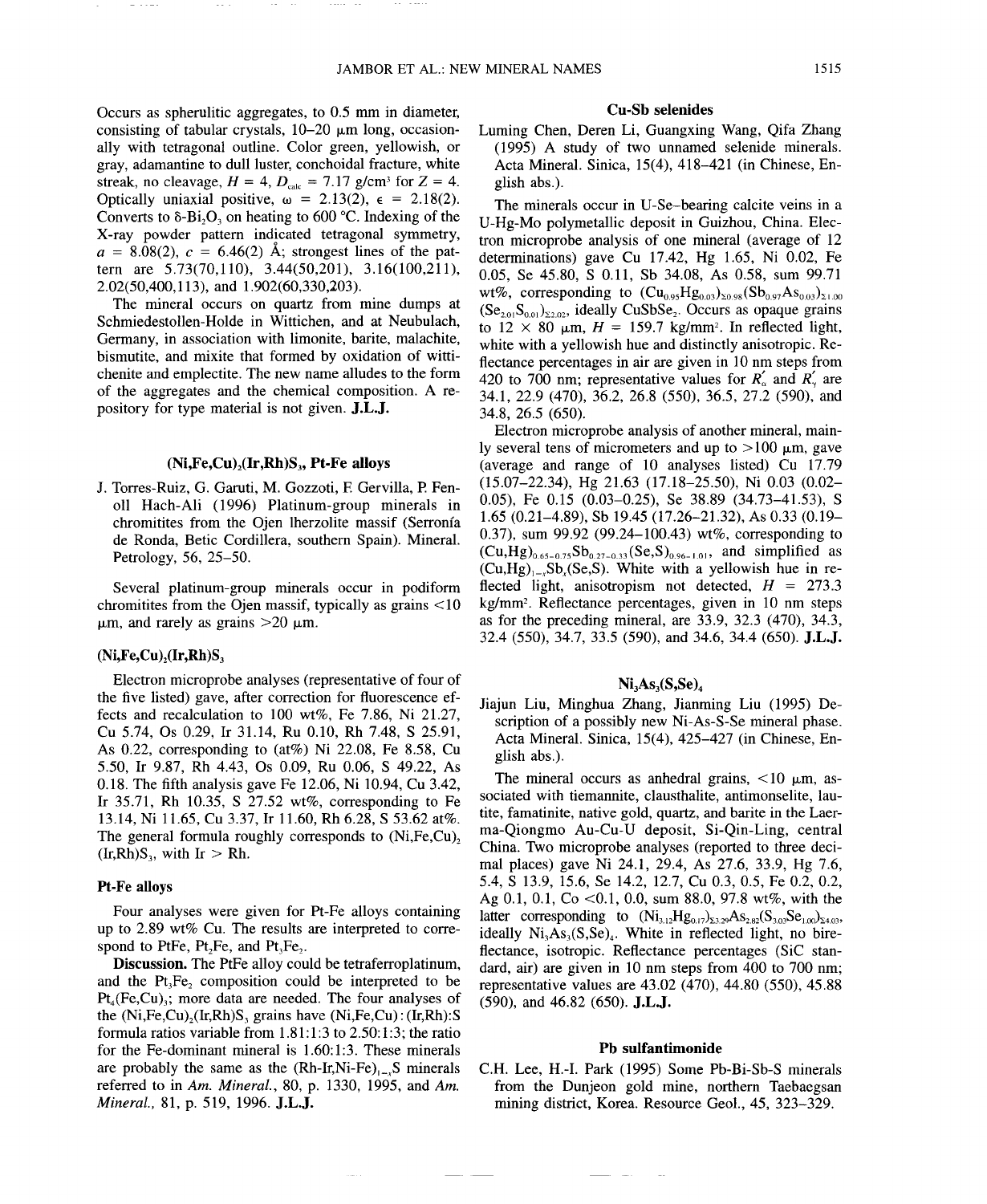The average and range of five electron microprobe analyses gave Pb 47.9 (47.5-48.1), Sb 12.2 (12.0-12.4), Bi 17.6 (17.2-17.8), Ag 1.0 (0.9-1.0), Cu 1.7 (1.6-1.8), Fe 1.5 (1.3-1.8), S 17.7 (17.3-18.0), sum 99.6 (99.1–99.9) wt%, corresponding to  $Pb_{2,12}(Sb_{0.93}Bi_{0.76})_{\Sigma1,69}$  $(Cu_{0.25}Ag_{0.08})_{\Sigma_{0.33}}Fe_{0.25}S_5$ . The composition is similar to that of synthetic phase Y (Chang et aI., *Econ. Geol.,* 75, 317- 328, 1980). The mineral occurs with cosalite, heyrovskyite, lillianite, and boulangerite associated with a basemetal assemblage at the Dunjeon mine, about 20 km northwest of the city of Taebaeg, eastern Korea. J.L.J.

### Ba mica

v.v. Ryabokon', LB. Shcherbakov, v.v. Zyul'tsle, V.S. Kostyuchenko (1994) Barium mineralization of the Golovanev suture zone of the Ukranian Shield. Mineral. Zhurnal, 16(2), 67-78 (in Russian).

Chemical analysis of barian mica in two samples gave SiO, 28.20, 27.80, TiO, 1.68, 3.30, Al<sub>2</sub>O<sub>3</sub> 17.60, 17.30, Fe<sub>2</sub>O<sub>3</sub> 0.10, 0.40, FeO 2.80, 2.90, MnO 0.04, trace, MgO 22.38, 19.80, CaO 0.68, 1.25, BaO 17.52, 17.50, Na<sub>2</sub>O 0.76, 0.32, K<sub>2</sub>O 3.02, 2.88, CO<sub>2</sub> -, 2.00, H<sub>2</sub>O<sup>-</sup> 0.21, 0.20, LOI 2.48, 2.35, F 4.00, 2.90, CI -, 0.22,  $O = F + CI$ <br>1.68, 1.33, sum, 99.79, 99.79, wt%, corresponding to 1.68, 1.33, sum 99.79, 99.79 wt%, corresponding to  $(Ba_{1.09}K_{0.61}Na_{0.23}Ca_{0.12})_{\Sigma2.06}(Mg_{5.31}Fe_{0.37}Mn_{0.01}Ti_{0.01})_{\Sigma5.70}$  $[(Si_{4,49}Al_{3,30}Ti_{0,20}Fe_{0,01})_{\Sigma 8,00}O_{15,36}](OH_{2,63}F_{2,01})_{\Sigma 4,64}$  and to  $(Ba_{1,12}K_{0.60}Na_{0.23}Ca_{0.22})_{\Sigma2.05} (Mg_{4.84}Fe_{0.40}Ti_{0.36})_{\Sigma5.60}$  $[(Si<sub>4,56</sub>Al<sub>3,34</sub>Ti<sub>0.05</sub>Fe<sub>0.05</sub>)<sub>28.00</sub>O<sub>15.93</sub>](OH<sub>2,57</sub>F<sub>1,50</sub>)<sub>24.07</sub>$ . The minerai forms hexagonal tablets, elongated platelets, and flakes, 1-3 mm across. Colorless to pale yellow for analysis 1, weakly pleochroic, biaxial negative,  $\gamma \approx \beta$  = 1.615(1),  $2V_{\text{meas}} = 9^{\circ}$ ,  $r < v$ ,  $D_{\text{meas}} = 3.31$  *g/cm<sup>3</sup>*; for analysis 2, red-orange color, more markedly pleochroic (in reddish hues),  $\gamma \approx \beta = 1.633(1)$ . Cell parameters for the two samples are, respectively,  $a = 5.308, 5.312, b =$ 9.197, 9.168,  $c = 10.173$ , 10.139 Å,  $\beta = 100.27$ , 100.12°. The mineral occurs in Archean rocks of the Bug Series in the Yatran block, southern part of the Tarasov structure, Ukranian Shield, Ukraine. The host rock is a calc-silicate marble containing calcite, dolomite, serpentine (pseudomorphs of forsterite), diopside, apatite, barite, and magnetite. The marble is interlayered with two-pyroxene granulite, biotite-clinopyroxene granulite, migmatite-enderbite, and granite. Metamorphic conditions are inferred to be hornblende-granulite facies.

Discussion. Although the authors suggest that this mica is a Ba-rich analog of phlogopite, and is distinguished from kinoshitalite by the near absence of Mn, this element is not an essential component in the formula of kinoshitalite,  $(Ba,K)(Mg,Mn,A1),Si<sub>2</sub>Al<sub>2</sub>O<sub>10</sub>(OH)<sub>2</sub>$ . Thus, the described mineral is a potassian kinoshitalite. See also the discussion concerning the formula of phlogopite in the abstract of tetraferriphlogopite. E.S.G.

### $Na<sub>6</sub>MnTiSi<sub>10</sub>(O,OH)<sub>28</sub>·4H,O$

N.A. Yamnova, YU.K. Egorov-Tismenko, A.P. Khomyakov (1996) Crystal structure of a new (Na,Mn,Ti) pbyllosilicate. Kristallografiya, 41, 257-262 (in Russian).

The mineral occurs in pegmatite of the ultra-agpaitic type at Mount Alluaiv, Lovozero alkaline massif, Kola Peninsula, Russia. Grains are anhedral, 1-2 mm across, pink to yellow,  $H = 3-4$ , perfect  $\{100\}$  cleavage,  $D_{\text{meas}}$  $= 2.42$ ,  $D_{\text{calc}} = 2.43$  g/cm<sup>3</sup> for  $Z = 4$ . Single-crystal X-ray structure study  $(R = 0.066)$  indicated monoclinic symmetry, space group  $I2/m$ ,  $a = 13.033(6)$ ,  $b = 18.717(9)$ ,  $c = 12.264(6)$  Å,  $\beta = 99.62(4)$ °. Electron microprobe analysis (not given) led to the empirical formula  $(N a_{5.84}K_{0.42})_{\Sigma 6.26} (M n_{0.94}Fe_{0.04}Ca_{0.02})_{\Sigma 1.00} (Ti_{0.75}Nb_{0.25})_{\Sigma 1.00} Si_{10}$  $O<sub>24.5</sub>(OH)<sub>3.5</sub>·4–5H<sub>2</sub>O$ ; the structurally derived formula is  $(N a_{0.80} K_{0.45})Na_5Mn^{2+} (Ti_{0.75}Nb_{0.25})[Si_{10}O_{24}(OH)](O,OH)$  $(OH)<sub>2</sub>·4H<sub>2</sub>O$ . The new mineral has been approved by the CNMMN. J.L.J.

### New Data

### Calcybeborosilite

R.K. Rastsvetayeva, D.Yu. Pushcharovskiy, LV. Pekov, A.Y. Voloshin (1996) The crystal structure of "calcybeborosilite" and its position in the isomorphic series datolite-gadolinite. Kristallografiya, 41(2), 235-239 (in Russian).

The average of six electron microprobe analyses (not given) corresponds to  $(Ca_{0.94}REE_{0.91}U_{0.03}Th_{0.01})(Fe_{0.25}^{2+})$  $Mn_{0.05}$ )(Be<sub>1.04</sub>B<sub>0.96</sub>)[SiO<sub>4</sub>]<sub>2</sub>(OH<sub>1.63</sub>O<sub>0.33</sub>F<sub>0.04</sub>). The Be and  $H<sub>2</sub>O$  were not measured but were calculated so that B +  $\overline{Be} = 1$  and  $\overline{O} + \overline{OH} + \overline{F} = 10$ , and the charges balanced.<br>The presence of substantial Be was confirmed by spectral The presence of substantial Be was confirmed by spectral analyses, and Fe is presumed ferrous by analogy with gadolinite. Two electron microprobe analyses of the REEs (including Y) totalled 29.04 and 30.63 wt% REE, $O_i$ ; the relative percentages of REEs making up these totals are Y 70.6, 69.2, La 3.9, 1.9, Ce 10.5, 9.3, Pr 1.0, 1.2, Nd 3.2, 5.1, Sm 0.4, 1.3, Eu 0.0, 0.4, Gd 0.8, 1.6, Tb 0.1, 0.5, Dy 2.1, 3.3, Ho 0.4, 1.3, Er 2.9, 3.2, Tm 0.5, 0.3, Yb 3.2, 1.3, and Lu 0.4, 0.1. Single-crystal X-ray structure study  $(R = 0.062)$  indicated monoclinic symmetry, space group  $P2_1/a$ ,  $a = 9.846(4)$ ,  $b = 7.600(2)$ ,  $c =$ 4.766(2) A,  $\beta = 90.11(3)^\circ$ ,  $D_{\text{calc}} = 3.8$  g/cm<sup>3</sup> for  $Z = 4$ . The mineral is a member of the datolite-gadolinite group and is roughly intermediate in composition. The corresponding site assignments for datolite, "calcybeborosilite," and gadolinite are as follows: for T2, B,  $B_{0.5}Be_{0.5}$ , and Be; for M1, Ca,  $Y_{0,42}REE_{0,13}Ca_{0,45}$ , and Y; for M2, -,  $Fe<sub>0.25</sub><sup>2+</sup>Mn<sub>0.05</sub>$ , and  $Fe<sub>0.25</sub><sup>2+</sup>$ . The mineral occurs in pegmatoidal granosyenite at Dara-i-Pioz, Tien Shan, Tajikistan. The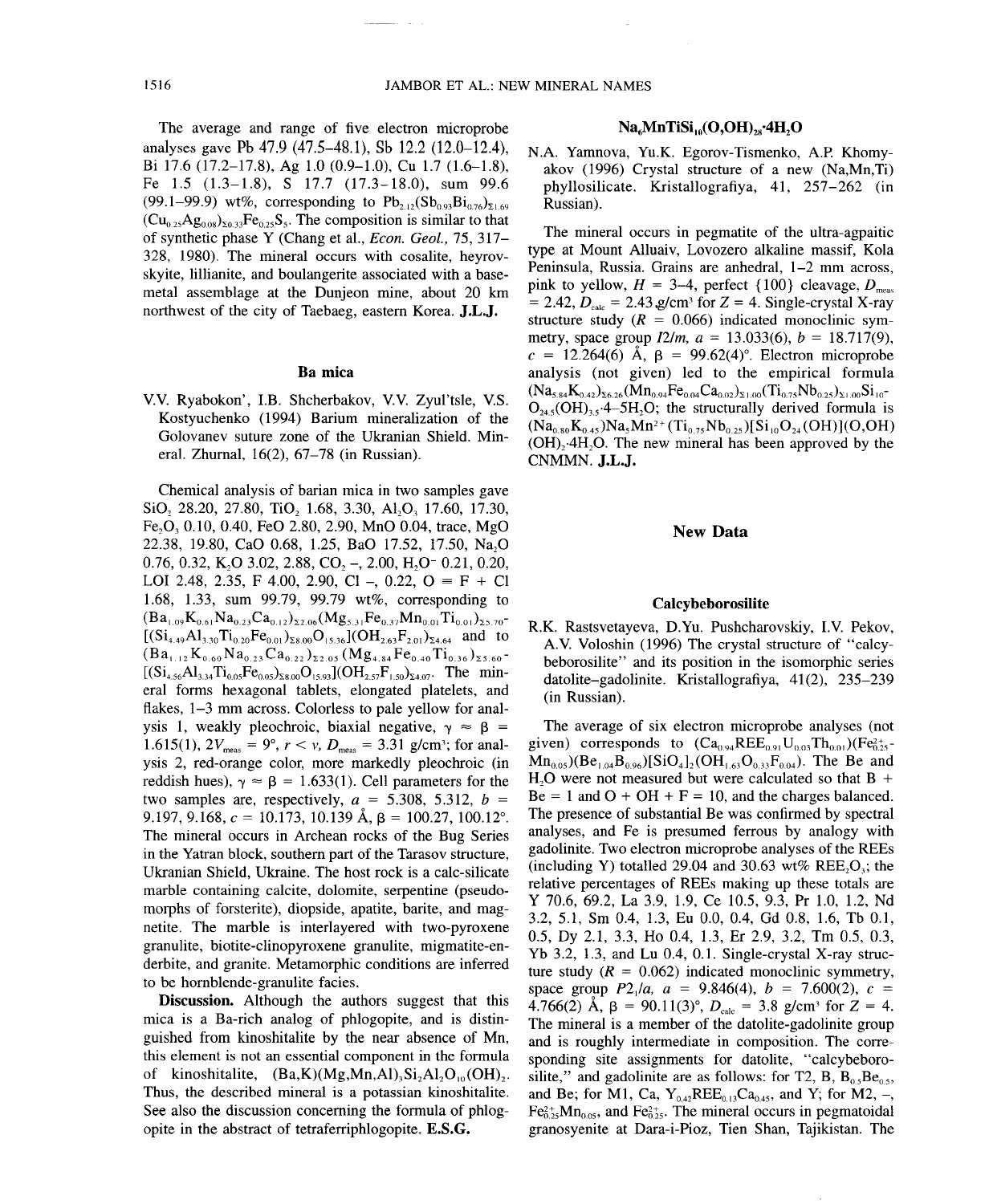studied material is in the Fersman Mineralogical Museum, Moscow.

Discussion. For the formula given, Z should be 2, not 4. Another example of this mineral from Dara-i-Pioz was abstracted in *Am. Mineral.,* 49, 443-444, 1964, and data for a similar mineral from Latium, Italy, were abstracted in *Am. Mineral.,* 77, p. 673, 1992. The name calcybeborosilite was introduced by A.S. Povarennikh in 1966, but neither the mineral nor the name has been approved by the CNMMN. E.S.G.

### Epistilbite

P Yang, T. Armbruster (1996) (010) disorder, partial Si,Al ordering, and Ca distribution in triclinic (Cl) epistilbite. Eur. J. Mineral, 8, 263-271.

Single-crystal X-ray structure study  $(R = 0.0383)$  indicated that epistilbite has triclinic rather than monoclinic symmetry, space group Cl,  $a = 9.083(1)$ ,  $b = 17.738(3)$ ,  $c = 10.209(1)$  Å,  $\alpha = 89.95(1)$ ,  $\beta = 124.58(1)$ ,  $\gamma =$  $90.00(1)$ °. The lower symmetry results from partial Si-Al ordering accompanied by a preferred distribution of the channel cations close to the underbonded 0 atoms of the tetrahedral framework.

Discussion. A request for redefinition of the mineral has not been submitted to the CNMMN for a vote. J.L.J.

# Lindackerite,\* pradeti

H. Sarp, B. Dominik (1995) Redefinition of lindackerite: New chemical formula and new crystallographic and optical data. Archs Sci. Genève, 48(3), 239-250 (in French, English abs.).

Electron microprobe analyses of a mineral from the Cap Garonne mine (Var, France) and of lindackerite from the type specimen (Elias mine, Joachimstal, Czech Republic) gave, respectively, CuO 33.04, 36.47, CoO 3.39, 1.24, NiO  $-$ , 0.50, As<sub>p</sub>O<sub>s</sub> 44.64, 43.71, H<sub>2</sub>O (by difference) 18.93, 18.08 wt%, corresponding to  $(Cu_{4,36}Co_{0,47})_{54,83}(AsO_4)_{2,03}[(AsO_3)_{2,03}(OH)_{1,53}]$ .10.2H<sub>2</sub>O and  $(Cu_{4.90}Co_{0.18}Ni_{0.07})_{25.15}(AsO_4)_{2.02}[(AsO_3)_{2.03} (OH)_{2.21}]$ .9.61H<sub>2</sub>O, ideally  $(Cu, Co)_{5}(AsO<sub>4</sub>)_{2}(AsO<sub>3</sub>·OH)<sub>2</sub>·10H<sub>2</sub>O$ . Properties of the mineral from both localities are similar; for type material from Joachimstal, optically biaxial positive,  $\alpha$  = 1.632(2),  $\beta = 1.662(2)$ ,  $\gamma = 1.725(5)$ ,  $2V_{\text{meas}} = 74^{\circ}$ ,  $2V_{\text{calc}}$  $= 72^{\circ}$ ,  $r < v$  strong; weak pleochroism from green ( $\gamma$ ) to colorless ( $\alpha = \beta$ );  $\beta \wedge a = 21.3^{\circ}$  on {010}, and 34.4° on  ${001}$ . Single-crystal X-ray study indicated triclinic symmetry, space group *P*1 or *PI*,  $a = 8.035(2)$ ,  $b =$ 10.368(4),  $c = 6.453(2)$  Å,  $\alpha = 79.60(3)$ ,  $\beta = 84.83(3)$ ,  $\gamma = 86.17(3)$ °;  $D_{\text{meas}} = 3.35(2)$ ,  $D_{\text{calc}} = 3.37(1)$  *g/cm<sup>3</sup>* for  $Z = 1$ . Strongest lines of the X-ray powder pattern (114) mm Gandolfi, Cu radiation) are 10.2(100,010), 8.02(70,100), 4.001(40,121,200), 3.668(60, $\overline{1}21,0\overline{2}1,\overline{2}10$ ), *~15j(60,211),* 3.064(40,220,211,112), 2.665(50,300,  $\overline{111,122}$ , and 2.613(40,212,310).

The authors note that CNMMN approval for the new name pradetite was received for the mineral from Cap Garonne; only subsequently was it recognized that some of the published data for the poorly defined mineral lindackerite were incorrect, and that pradetite and lindackerite were the same mineral. The CNMMN then voted to redefine lindackerite rather than discredit it.

Discussion. The authors give no references to indicate that the name pradetite had been published, and it is unfortunate that the name has been introduced to the literature at this point. J.L.J.

#### Moganite

I. Petrovic, PJ. Heaney, A Navrotsky (1996) Thermochemistry of the new silica polymorph moganite. Phys. Chern. Minerals, 23, 119-126.

Calorimetric results showed that the enthalpy of moganite at 298 K is about 3.4(7) *kllmol* higher than that of quartz, thus supporting previous studies indicating that moganite is a distinct mineral. The X-ray pattern of moganite shows several diffraction lines that are distinct from those of quartz.

Discussion. Moganite as a mineral name is not under consideration by the CNMMN because no proposal to validate the mineral has been made since 1984. J.L.J.

### Prismatine\*

- E.S. Grew, M.A. Cooper, F.C. Hawthorne (1996) Prismatine: Revalidation for boron-rich compositions in the kornerupine group. Mineral. Mag., 60, 483-491.
- D.A. Young (1995) Kornerupine-group minerals in Grenville granulite-facies paragneiss, Reading Prong, New Jersey. Can. Mineral., 33, 1255-1262.

Reexamination of kornerupine and prismatine from their type localities has shown that the two minerals differ in B content. In the general formula  $(\square, Mg, Fe)$  $(Mg,Fe,Al)_9(Si,Al,B)_5(O,OH,F)_{22}$ , the presence of  $>0.5$ atoms of B per formula unit (p.f.u.) indicates B predominance in the T3 site of the structural formula ( $\square$ , Fe, Mg)- $(Mg, Al,Fe), Al_{4}^{T1}Si_{2}^{T2}(Si, Al)_{2}^{T3}(B, Si, Al)(O,OH, F)_{22'}$ Thus, reintroduction of the name prismatine has been approved for the mineral with  $B > 0.5$  atoms p.f.u.; the name kornerupine is retained for minerals with  $B < 0.5$ atoms p.f.u. of 22(O,OH,F) and for kornerupine-structure minerals with unknown B contents. The *a* and *c* cell parameters decrease with increasing B content and in principle could be used to distinguish kornerupine (sensu stricto) from prismatine. J.L.J.

### Tetraferriphlogopite

G. Cruciani, PF. Zanazzi, S. Quartiera (1995) Tetrahedral ferric iron in phlogopite: XANES and Mössbauer com